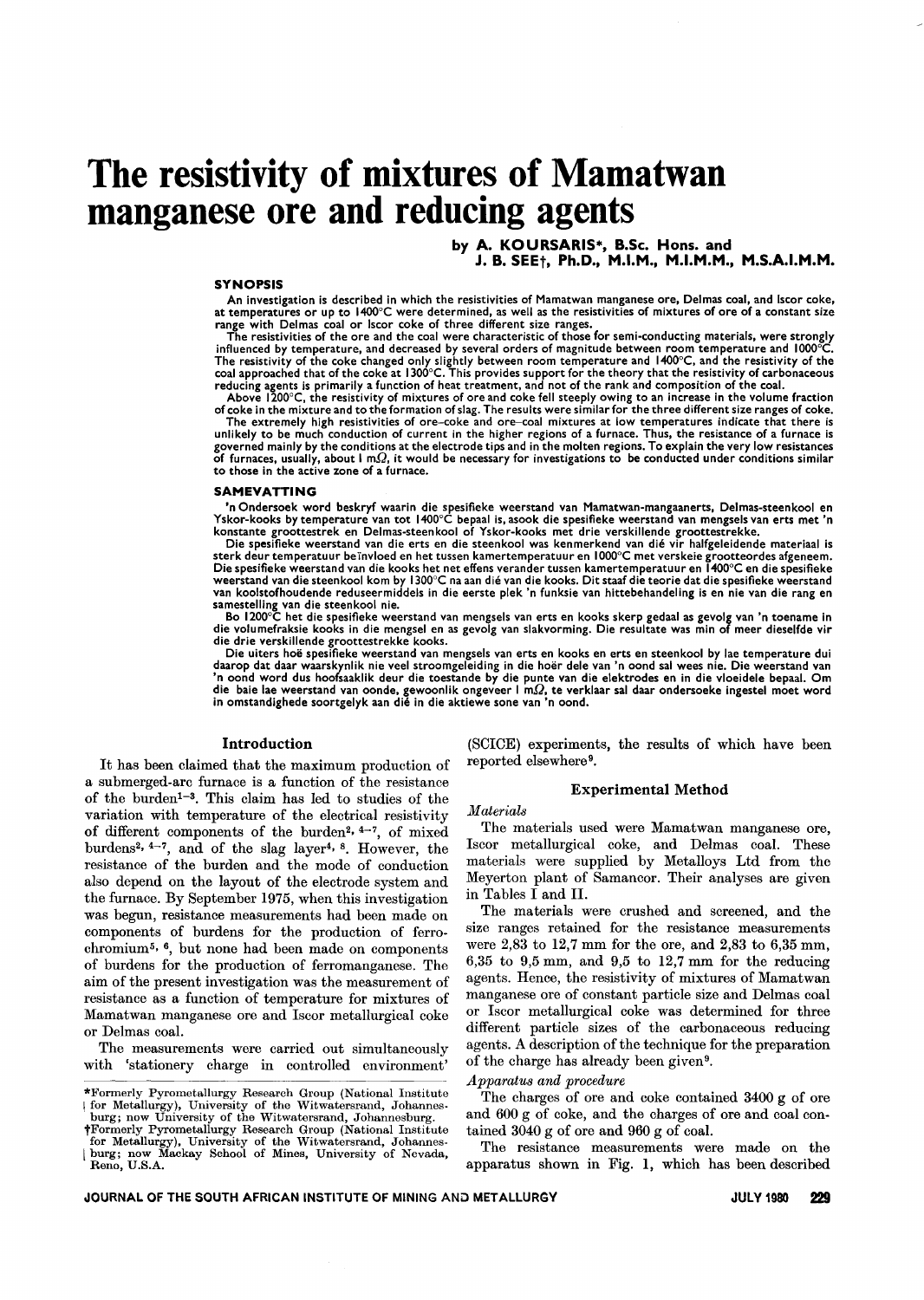| TABLE I                                           |
|---------------------------------------------------|
| PROXIMATE AND ASH ANALYSES OF THE REDUCING AGENTS |
| the The Lorentz and Lorentz Theory and Lorentz    |

| Constituent          | Delmas coal<br>$\%$ by mass | Iscor coke<br>$\%$ by mass |
|----------------------|-----------------------------|----------------------------|
| Fixed carbon         | 48,55                       | 79,07                      |
| Volatile matter      | 28,33                       | 2.75                       |
| Ash                  | 15,65                       | 15,98                      |
| Moisture             | 6.11                        | 1,28                       |
| Sulphur              | 1,20                        | 0.72                       |
| Phosphorus           | 0,16                        | $_{0,20}$                  |
| Ash analysis:<br>MgO | 2,79                        | 1,19                       |
| $\rm Al_2O_3$        | 26.38                       | 30,05                      |
| SiO <sub>2</sub>     | 43.38                       | 50,58                      |
| CaO                  | 7.87                        | 4,37                       |
| $Mn_{2}O_{3}$        | 0,95                        | 0.40                       |
| $Fe_2O_3$            | 7,74                        | 7,37                       |
| s                    | 2,48                        | 0,35                       |

|--|--|

THE CHEMICAL COMPOSITION OF MAMATWAN MANGANESE ORE

| Constituent                                               | $\frac{1}{2}$ by mass |
|-----------------------------------------------------------|-----------------------|
| $_{\text{MgO}}$                                           | 3,10                  |
| $\overline{AI_2O_3}$                                      | ${<}0,10$             |
| $Si\bar{O}_2$                                             | 4,27                  |
| CaO                                                       | 12,96                 |
| $Mn_2O_3$                                                 | 55,90*                |
|                                                           | 5,99                  |
|                                                           | 0,36                  |
|                                                           | 0,17                  |
|                                                           | 0,21                  |
| $F_{e_2}O_3$<br>$Cr_2O_3$<br>$P_2O_5$<br>$K_2O$<br>$CO_2$ | 14,91                 |
| H,O                                                       | 0,54                  |

\*This is the total manganese content of the ore expressed as  $Mn<sub>2</sub>O<sub>3</sub>$ 



in detail elsewhere9. The charge was contained in a graphite crucible, 150 mm in internal diameter and 515 mm deep, which acted as a susceptor when heated by a 40 kW 3 KHz induction furnace. Aluminousporcelain sheaths and alumina cement were used where necessary to ensure that conduction took place over a constant surface area of electrode irrespective of the level of the solid or partially fused charge in the crucible.

The lower edge of the conducting part of the electrode stood 40 mm above the bottom of the crucible, in which a recess 10 mm deep had been drilled. The bottom section of the central electrode was located in this recess, and, by the use of a bridge during charging and a centring device after that, the correct positioning of the electrode and the control thermocouple was ensured.

A heating rate of 350 °C an hour was used for all the experiments.

## *Determination of resistance*

The circuit shown in Fig. 2, was used to measure the resistance of ore and coke mixtures, ore and coal mixtures, or any of these materials individually.

Long coaxial leads twisted round each other were used to connect the measuring instruments, which were positioned about 2 m away from the furnace in order to minimize the effect of induced fields. The current through the charge was measured with an avometer, and the voltage across the charge was determined by a digital multimeter with an impedance of 10 M $\Omega$ . The voltmeter

- a graphite electrode
- b electrode-centring device
- c short brass electrode
- d asbestos cover
- e water-cooled furnace top
- f graphite lid
- g aluminous-porcelain sheath
- h graphite crucible
- alumina tube
- j lagging of ceramic fibre
- k silica tube
- I charge
- m conducting part of electrode
- n alumina bubbles
- p water-cooled furnace base
- q graphite sheath
- r reduction coil

Fig. I.-Schematic section of the apparatus used for measuring resistivity

230 JULY 1980 **JULY 1980 JOURNAL OF THE SOUTH AFRICAN INSTITUTE OF MINING AND METALLURGY**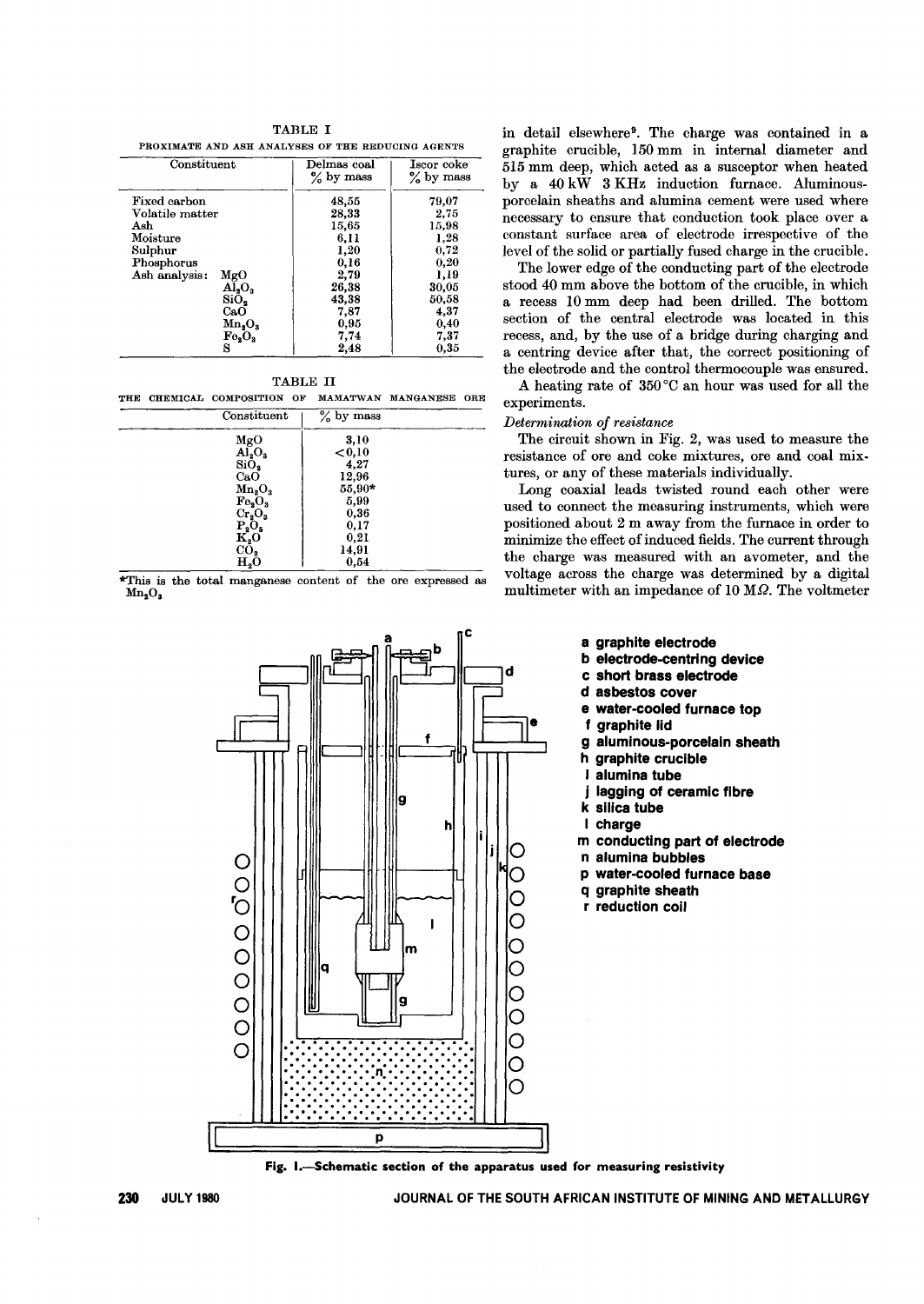

Fig. 2.-The apparatus used in determining the resistance of charges

was connected across the charge itself so that errors would be at a minimum.

The error introduced by the relatively low impedance of the multimeter is high at low temperatures for coal and for mixtures of ore and coal, but it decreases rapidly with increasing temperature. The error in the measurement of the resistance of these charges at room temperature is 17,6 per cent, decreasing to 0,2 per cent at about 600°0. The error in the measurement of the resistance of charges of ore and of mixtures of ore and coke at room temperature is negligible. By the use of this apparatus, the resistance of each of the charges with increases of temperature and at constant temperature was determined. The charges are listed in Table Ill.

The resistance of the different charges was converted to resistivity by the determination of the cell constant (shape factor) of the apparatus. The cell constant was determined by measurement of a system similar to that shown in Fig. 2, in which the crucible contained a salt solution of known resistivity. The value of the cell constant was found to be  $2.64$  m<sup>-1</sup>.

# *Variation in volume fraction of the components*

One variable that has a significant influence on the resistivity of a charge is the proportion by volume of either the ore or the reducing agent<sup>6</sup>. The volume fraction of each of the components in the SOICE charges was estimated by the independent measurement of the bulk volumes of the reducing agents and the ore, followed by the measurement of their combined volume when the mixture was not compacted. The compaction of

TABLE III EXPERIMENTAL CHARGES

|     | Charge       | Size range of reducing agent mm |
|-----|--------------|---------------------------------|
| Ore |              |                                 |
|     | Iscor coke   | $2,83$ to $6,35$                |
|     | Delmas coal  | $2,83$ to $6,35$                |
|     | Ore and coke | $2,83$ to $6,35$                |
|     | Ore and coke | $6,35$ to $9,5$                 |
|     | Ore and coke | $9,5$ to $12.7$                 |
|     | Ore and coal | $2,83$ to $6,35$                |
|     | Ore and coal | 6,35 to 9,5                     |
|     | Ore and coal | $9.5 \text{ to } 12.7$          |

the mixture during charging reduced the volume by about 1 per cent.

The proportion by volume of reducing agent was found to be 39 per cent coke in mixtures of coke and ore, and 45 per cent coal in coal-ore mixtures. These measurements were made with ore particles ranging in size between 2,83 and 12,7 mm and particles of reducing agent ranging in size between 2,83 and 6,35 mm. The volume of the charges was found to remain approxi. mately constant irrespective of the size range of the reducing agent. The volume fractions were therefore assumed to be approximately constant at room temperature.

It has been suggested<sup>6</sup> that the variations in resistance at temperatures between 400 and 1200 °C in a chromitechar mixture are due to the expansion and contraction of the components of the charge. This theory was tested on the charges under consideration by the measurement of the effect of increases of temperature on the volume of each of the different charges.

The measurement of changes in volume with increasing temperature could also provide information on the rate of increase in the volume fraction of the reducing agent in the mixture, because the ore and the reducing agent diminish in volume at different rates. This could significantly affect the variation of the resistivity of the charge with increases in temperature.

The changes in volume of charges of ore, ore and coke, and ore and coal were measured from determinations of the level of the charge in the crucible with increases in temperature. A graphite slab 20 mm thick was placed on top of the charge, and a mass of 2,5 kg was placed on top of the slab. The level of the charge was determined by the lowering of an alumina sheath through the cover of the furnace until it touched the top of the mass.

## Results and Discussion

*Effect of temperature on the resistivity of the components*

Fig. 3 gives plots of resistivity against temperature for the materials used in this investigation, which show that the resistivities of both Delmas coal and Mamatwan ore change markedly with increasing temperature,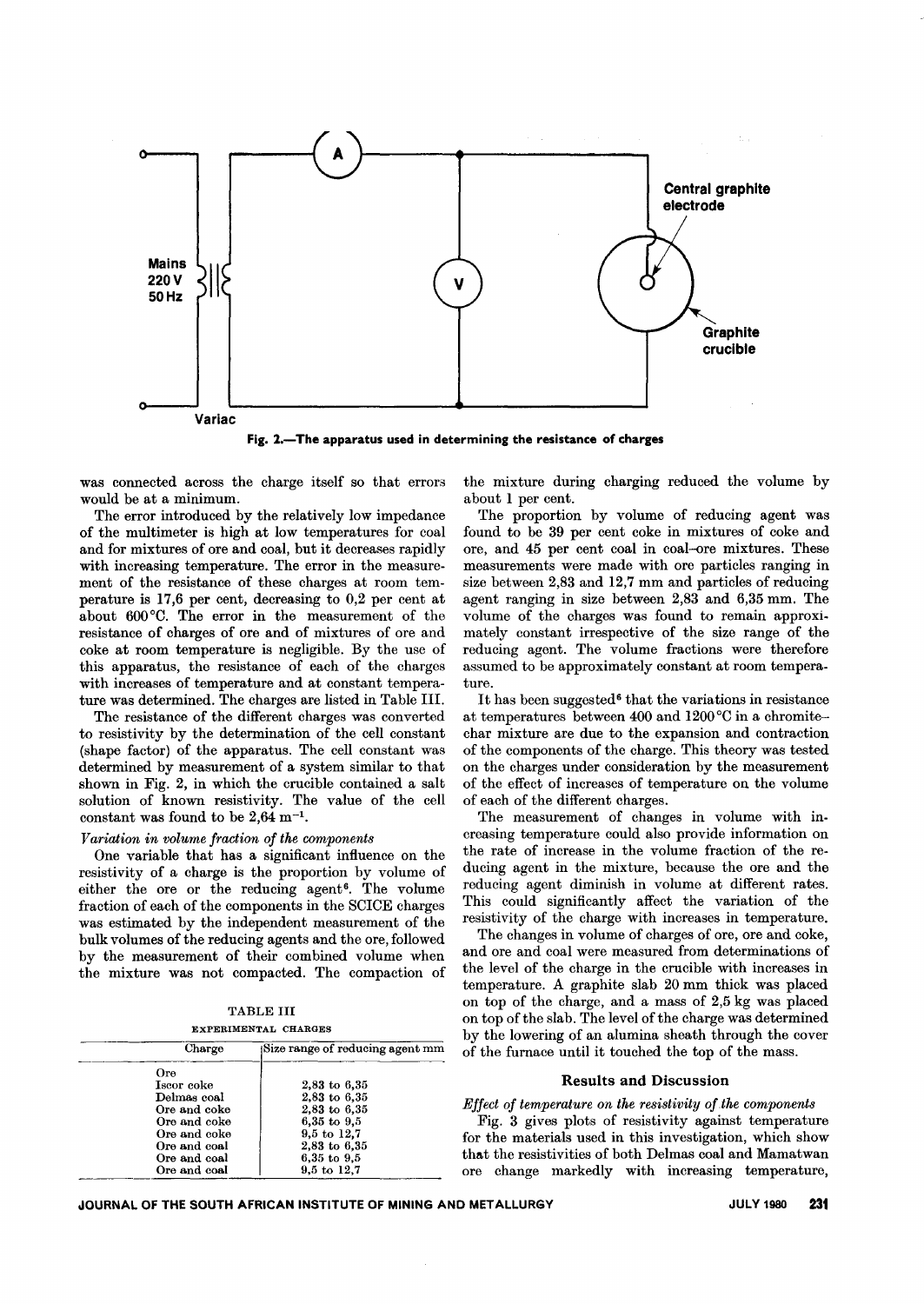whereas the resistivity of coke changes only slightly with temperature.

Most refractory materials exhibit a resistancetemperature relationship that approaches the Arrheniustype relationship proposed by Rasch and Hinrichsen<sup>10</sup>, which can be expressed as follows:

$$
\rho = Ae^{B}/T, \quad \ldots \quad \ldots \quad \ldots \quad \ldots \quad \ldots \quad (1)
$$

 $\ln \rho = \ln A + B/T$ , . . . . . . . . . . . . . . (2) where  $\rho$  is the specific resistance,

*T* is the absolute temperature, and

*A* and *B* are constants,

The values of *A* and *B* can vary with the temperature range considered.

The plot of  $\ln \rho$  against reciprocal temperature for each material is shown in Fig. 4. It can be seen that the

variation of resistivity with temperature follows the Arrhenius-type equation to a good approximation. The resistivity of the ore deviates from this relationship for temperatures higher than 1000°C because of the formation of liquid slag, and a change from electronic to ionic conduction.

The variations in the resistivity of coal between 25 and 450°0 appear to be due to the loss of volatile matter. Urquhart<sup>5</sup> attributed similar variations in resistivity during the heating of coal char to the initiation of the loss of volatile matter. A comparison of curves I and II between 25 and 450 $^{\circ}$ C in Fig. 5 indicates that the coal begins to contract slightly as soon as heating starts. Further loss of volatile matter between 450 and 800°0 results in a very marked decrease in resisitivity (Fig. 3). The very steep decrease in resistivity between



Fig. 3.- The variations in the resistivities of Mamatwan ore, Delmas coal, and Iscor coke with increasing temperature

232 JULY 1980 JOURNAL OF THE SOUTH AFRICAN INSTITUTE OF MINING AND METALLURGY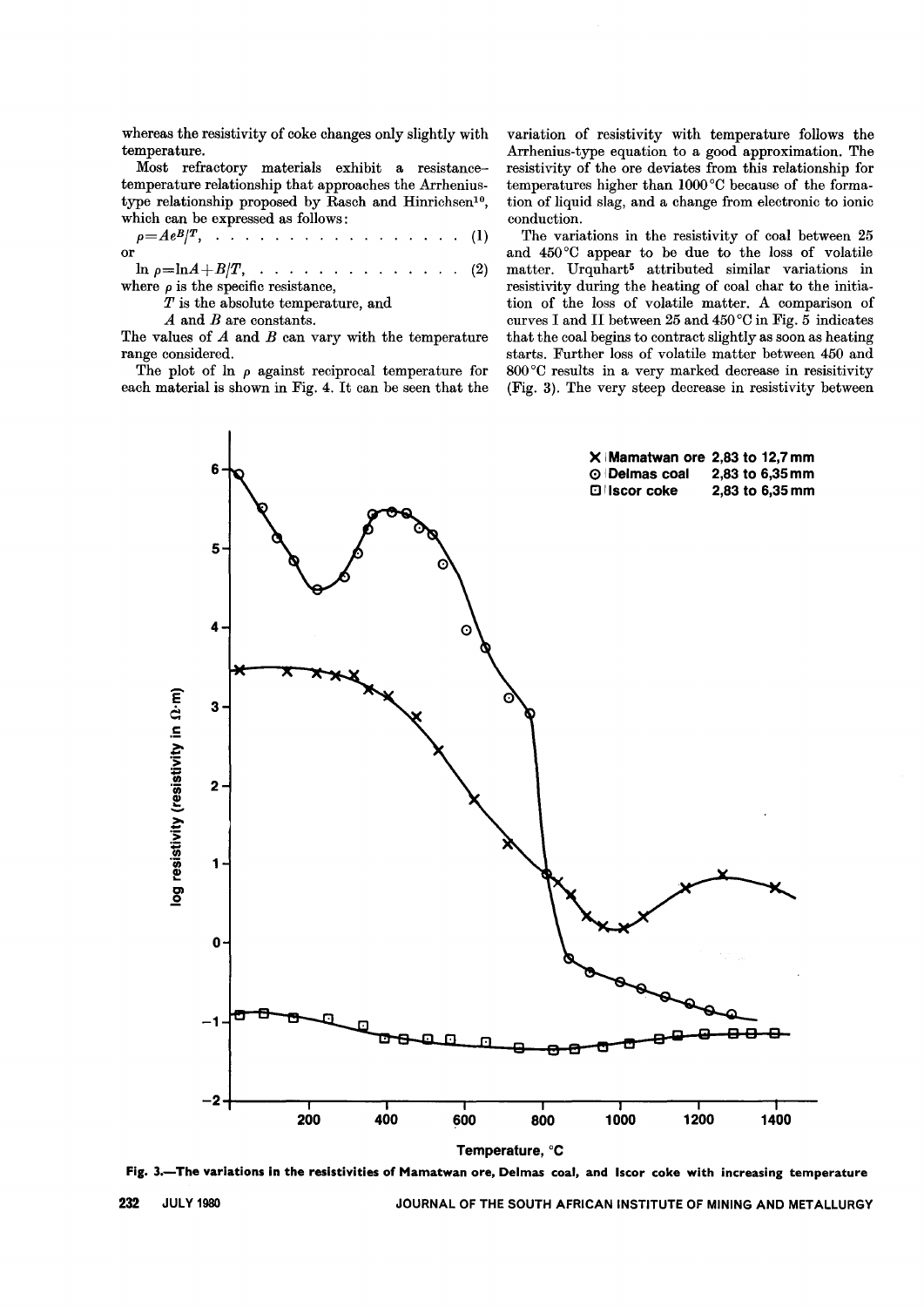

Fig. 4.-Arrhenius-type plots of the resistivity of Mamatwan ore, Iscor coke, and Delmas coal

about 800 and 900°0 coincides with an increase in the thermal conductivity of the coal. This was apparent from the marked decrease in the temperature difference between the inner and outer thermocouples in the charge during the heating of the coal.

Fig. 5 shows that the rate of change in the volume of coal-ore mixture altered between 800 and 900°0. A comparison of curve II with curves I and III shows that this change in rate was due to a relatively rapid contraction of the coal up to 800°C and a slower rate of contraction above 900°0. The slow decrease in resistivity above 900°0 was probably because of the gradual loss of volatile matter. At 1200°0 or higher, the resistivity of the coal becomes virtually the same as that of the coke. Rennie7 obtained similar results during a study of the electrical characteristics of coke, anthracite, charred coal, and charred anthracite. These results agree with the finding of other investigators<sup>11, 12</sup> that the resistivity of a carbonaceous reducing agent is primarily a function of heat treatment, and not of the rank and composition of the original coal.

The resistivity of the ore decreases only slightly between 25 and 350°C because there is little change in its structure over this temperature interval. The decrease in resistivity between 400 and 1000°0 is due to the decomposition of carbonates, and the formation of lower oxides of manganese and iron. This is consistent with previous observations that the resistivity of oxides decreases as the ratio of metal to oxygen in the oxide increases2, 7, 13.

The structural changes that occur in the ore at temperatures between 400 and 1000°0 are not well known. Pilter14 showed that a concentration of carbon monoxide in the atmosphere of as little as 10 per cent will, between 25 and 800°C, reduce the higher oxides of manganese to manganous oxide. Because the ore in the present study was heated in a graphite crucible, an appreciable amount of carbon monoxide must have been present, and the equilibrium concentration of carbon monoxide in the presence of carbon dioxide and solid carbon rises<sup>15</sup> steeply from about 2 per cent at  $400^{\circ}$ C to about 99 per cent at 1000°0.

The turning point at 1000°C in the plot of resistivity against temperature (Fig. 3) corresponds to the maximum volume of the charge of ore shown in Fig. 5. The volume of the charge decreases rapidly above 1000°, whereas the resistivity increases between 1000 and 1300 The rapid decrease in the volume of the charge above 1000 °0 shows that drastic changes are taking place in the structure of the ore.

The results of De Villiers<sup>16</sup> and Pentz<sup>17</sup> show that the initial stages of the reduction of the ore involve the formation of a sponge-like structure that contains most of the metallic oxides, whereas the decomposition products of carbonates can occur as loose particles in the interstices. Free silica, liberated from the braunite, is probably also present. With an increase in temperature above 1000°0, the sponge-like structure collapses to form grains of impure manganous oxide while the gangue oxides react to form the slag<sup>9</sup>. Both processes result in a

# JOURNAL OF THE SOUTH AFRICAN INSTITUTE OF MINING AND METALLURGY **JULY 1980** 233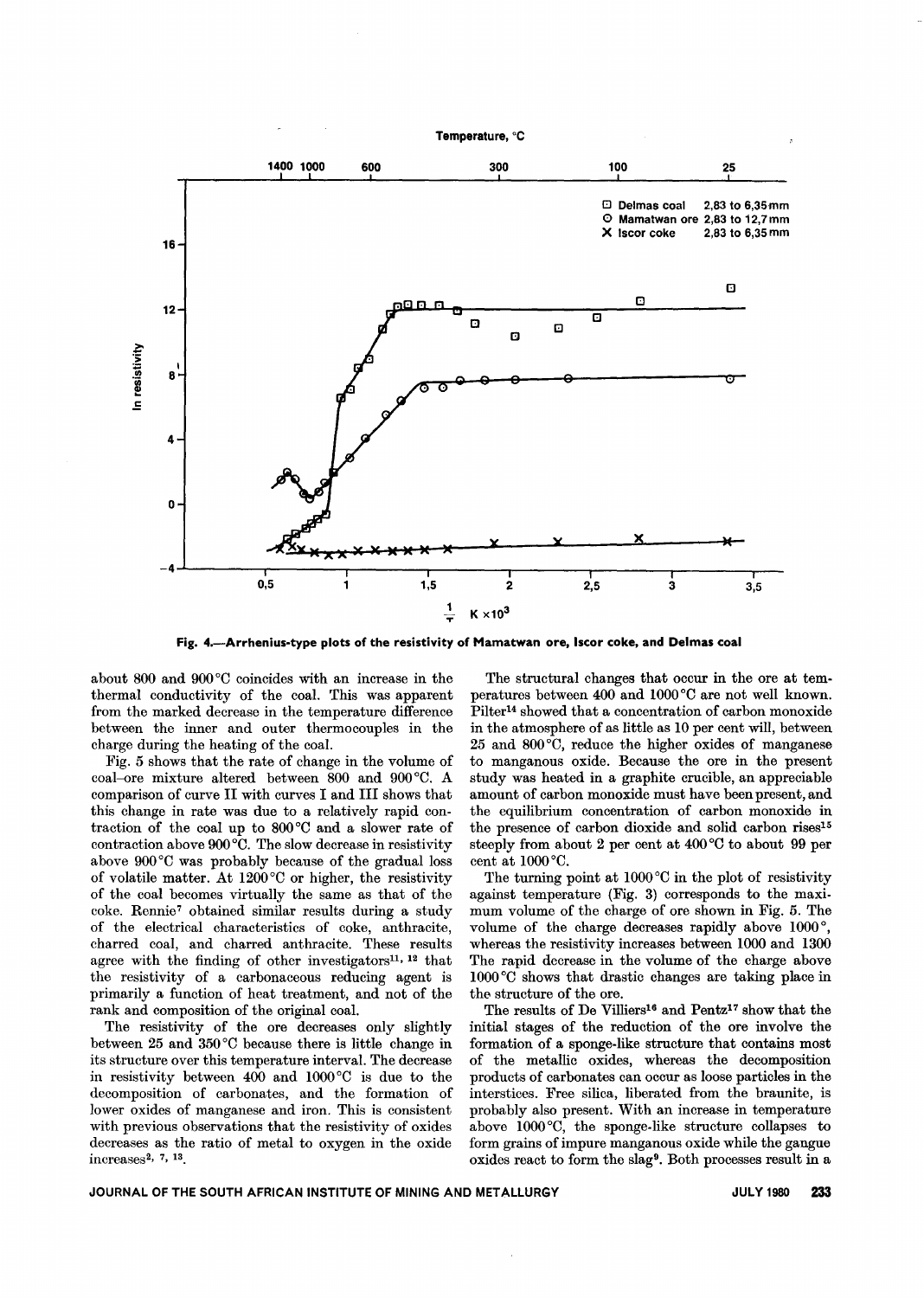

Fig. 5.- The variations, with increasing temperature, in the volumes of charges of ore, ore and coal, and ore and coke

drastic reduction in the volume of the ore. The mode of conduction then changes from electronic conduction through the spongy oxide to ionic conduction through the slag, which now forms a more or less continuous path through the charge. This is accompanied by an increase in the resistivity owing to the low mobility, concentration, and degree of dissociation of the ions. The decrease in the resistivity above 1300°C is probably due to an improvement in the above three factors, and to improved contact between particles of ore.

The resistivity of the coke varied only slightly between 25 and 1400°C owing to the high thermal stability of this material. Some variation in the resistivity of the coke can be expected because of the reaction and fusion of the ash constituents at high temperatures. The resistivity of the coke, measured at room temperature in  $\hat{\xi}$  this investigation, is approximately the same as that of  $\hat{\xi}$ this investigation, is approximately the same as that of coal char<sup>5</sup> at  $1400^{\circ}$ C.

# *Volume changes during the heating of the charges* .~

The ore and reducing agent diminish in volume at  $\frac{1}{2}$ <br>fferent rates when they are heated, and the resistance the charge is influenced by the volume of ore and  $\frac{1}{8}$ different rates when they are heated, and the resistance of the charge is influenced by the volume of ore and reducing agent at any time. The approximate changes in volume during the heating of the three charges are shown in Fig. 5. The ore loses about 18 per cent of its mass when calcined<sup>17, 18</sup> at 1000°C owing to the decomposition of carbonates and the thermal dissociation of higher oxides. The loss of mass in the case under consideration must have been even higher than 18 per cent because the ore was heated in a graphite crucible, and the higher oxides of manganese and iron were reduced to their lowest oxidation states. Yet the volume of the ore at IOOO°C was higher than its initial volume. The increase was due to a more open structure, which resulted from the cracking of the ore and the decomposition of the carbonates. The volume began to decrease beyond 1000 °C owing to the formation of slag. The mixture of ore and coke expanded less than the charge of ore. This could be because the coke contracted

slightly or because the ore expanded less owing to the increased partial pressure of carbon monoxide that prevailed in the system. The volume of the mixture decreases between 1200 and 1400°C at a rate much lower than that for the charge of ore, indicating that the ore diminishes in volume at a much higher rate than the coke.

The initial volumes of ore and coke in the mixture were 1800 and 1l00 ml respectively, whereas the combined volume was 2800 ml. From the curve of volume against temperature (curve I, Fig. 5) the calculated volume of ore in the mixture at 1300°C is 1470 ml if it is assumed that the presence of coke does not affect the volume of the ore. The volume of the mixutre at 1300 °C is 2720 ml, which gives a theoretical volume of coke in the mixture of 1259 ml at 1300 °C if it is assumed that the coke does not take part in any chemical reactions. Hence, the volume fraction of coke in the mixture increases with heating. The coke inhibits subsidence of the charge, probably by forming a more or less continuous network throughout the charge that decreases the resistivity.

The charge of ore and coal showed very little expansion between room temperature and 500°C, indicating that the coal begins to contract as soon as heating starts. The charge contracted fairly rapidly between 500 and 800 °C



Fig. 6.-The variations, with increasing temperature, in the resistivities of mixtures of ore and coke containing coke of different size ranges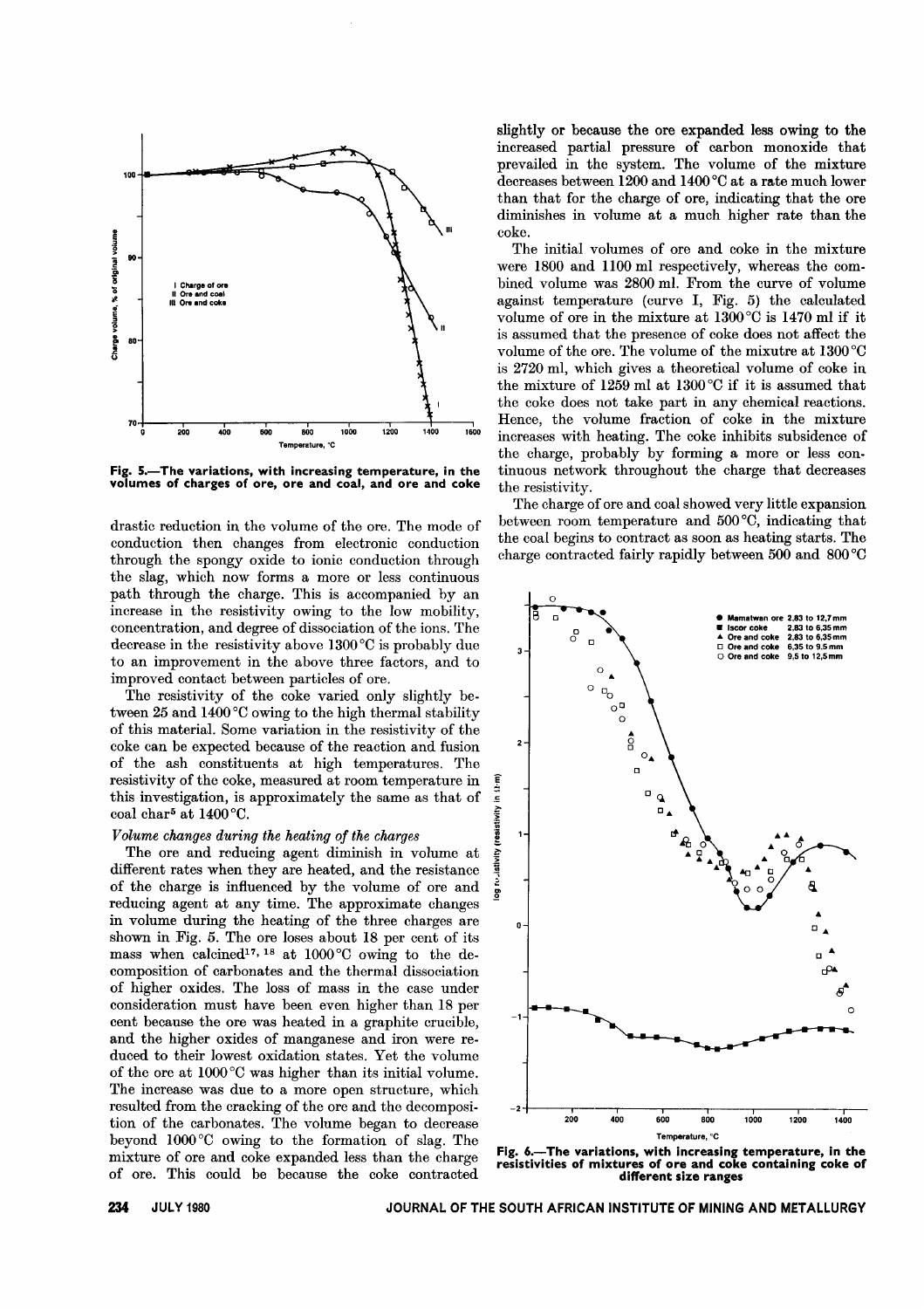owing to the evolution of volatile matter. Contraction was very slow between 800 and 1O00°C, and very rapid above 1O00°C. It has been seen that the thermal and electrical conductivities of coal increase rapidly above 800°C when most of the volatile matter has been eliminated.

The charges of ore and coal, and of ore and coke, showed similar rates of contraction during the stage of rapid contraction.

## *Resistivities of charges of ore and reducing agent*

The variation in the resistivity of mixtures of ore and coke with increasing temperature is shown in Fig. 6. The curves of resisitivity against temperature for each component of the charge are superimposed for comparison.

From Fig. 6 it can be seen that the resistivity of mixtures of ore and coke is determined mainly by the resistivity of the ore, although coke lowers the resistivity of the charge at temperatures between 25 and 900°C. This decrease in resistivity results from the low resistivity of coke, and the reduction of oxides to a lower oxidation state.

The most important factor is probably reduction to lower oxides with lower resistivities. Fig. 6 shows that the resistivities of the ore and of the mixture of ore and coke are almost identical at 25 °C. Thus, coke has virtually no influence on the resistivity of the mixtures at that temperature. Systems composed of particles of a conductor and an insulator show an abrupt increase in resistivity when the volume fraction of the insulator particles exceeds a certain critical value<sup>6, 19, 20</sup>. This has been shown<sup>20</sup> to be due to the disruption of continuous current paths formed by the conducting phase in the insulating matrix. Willand<sup>6</sup> found that the resistance of mixtures of chromium ore and char increased dramatically when the volume fraction of the ore was increased above 35 per cent. The resistance of the system showed only slight changes when the volume fraction of the char was increased above 70 per cent. This explains the finding that, in coke-ore mixtures up to temperatures of 1200°C, the resistivity is determined primarily by the resistivity of the ore. The volume fraction of ore up to that temperature was about 60 per cent.

The resistivity of the mixtures begins to drop as soon as heating starts, whereas that of the ore remains constant up to 350 °C. As shown in Fig. 5, the changes in volume experienced by a charge of ore and by a mixture of ore and coke between 25 and 900°C are not very different, indicating that the volume fraction of coke in the mixture remains reasonably constant. These results support the theory that the decrease in the resistivity of mixtures of ore and coke between 25 and 900°C is mainly due to the reduction of the higher oxides of manganese to a lower oxidation state.

The resistivity of a mixture of ore and coke is higher than that of the ore between 900 and 1200°C. This increased resistivity is probably related to the physical and chemical changes that take place between these temperatures. It was observed that the sintering and consolidation of the ore were much more pronounced in the absence of a reducing agent. This could be because

the reduction of ferrous oxide to metallic iron does not occur, or because of the physical separation of ore particles by coke particles.

The resistivity of the mixture drops rapidly above 1200°C owing to the rapid contraction of the ore and the formation of slag. The contraction of the ore results in an increased volume fraction of coke in the mixture, and improved contact between particles. Willand<sup>6</sup> showed that small increases in the proportion of conductor reduced the resistance of the system significantly in that range of compositions in which the resistance of the mixutre is determined primarily by the resistance of the insulator.

Downing *et al.4* found that equal volumes of coke and molten slag have comparable resistances. However, in the mixtures considered in this investigation, the proportion of slag formed by heating to 1400°C and then cooling was very small. It can therefore be said that the reduction in resistivity between 1200 and 1400°C was attributable mainly to the rapid contraction of ore particles, which resulted in an effective increase in the volume fraction of coke in the charge.

It can be seen from Fig. 6 that no definite changes occurred in the resistivities of ore-coke mixtures for coke in the ranges 2,83 to 6,35 mm, 6,35 to 9,5 mm, and 9,5 to 12,7 mm. Hence, for temperatures below 1200°C, the resistivity of the charge was determined mainly by the resistivity of the ore. The differences between the curves for the three mixtures were no greater than the differences obtained in duplicate experiments. Some variations between the curves for identical charges can



Fig. 7.- The variations, with increasing temperature, in the resistivities of mixtures of ore and coal containing coal of different size ranges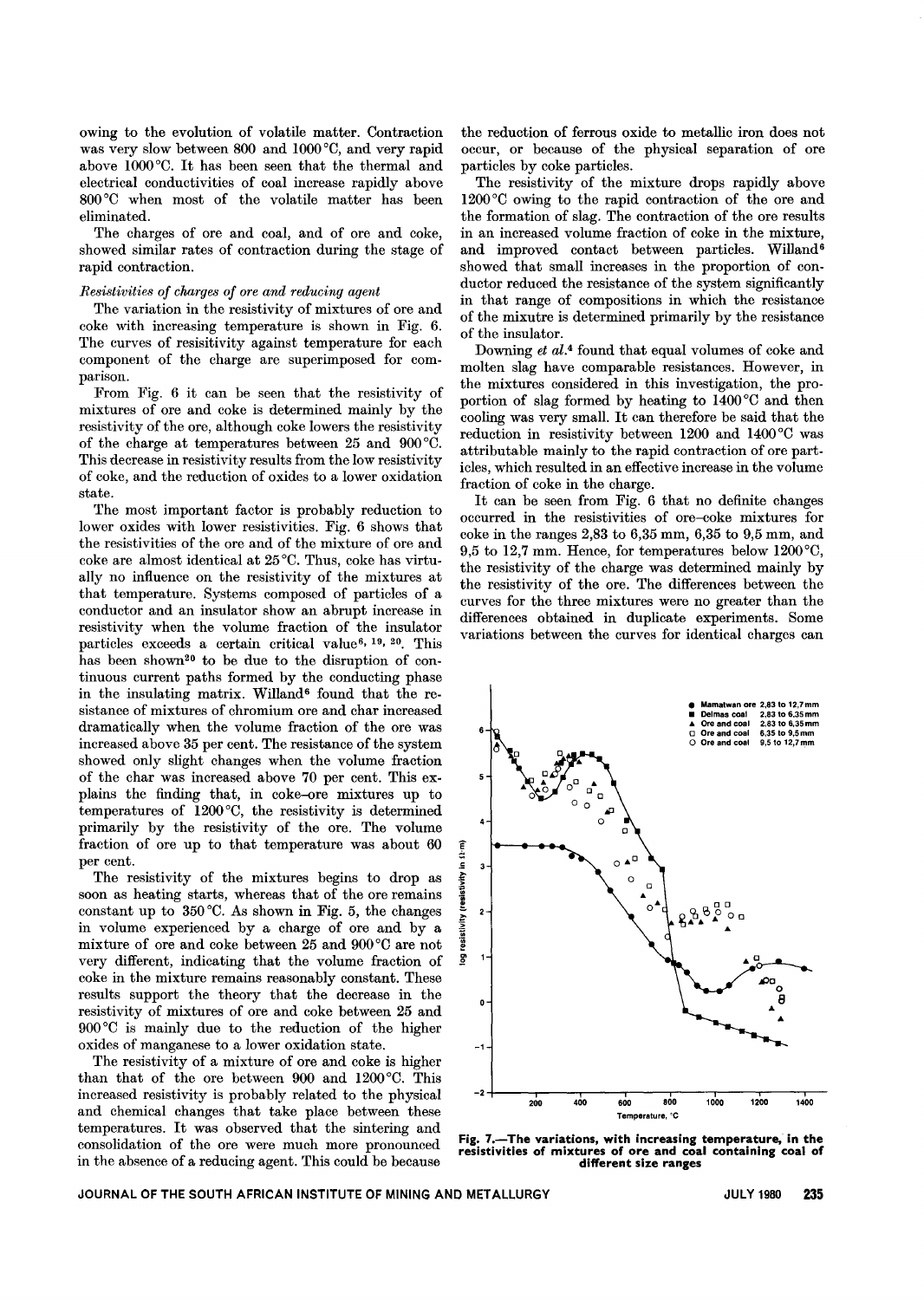be expected owing to segregation and some re-arrangement of the bed during heating.

For temperatures below  $1200^{\circ}$ C the coke did not form continuous current paths through the charge. Thus, the use of coke of different sizes in these size ranges cannot be expected to influence the resistivity of the charge significantly.

The resistivity of mixtures of ore and coke held at constant temperature showed an initial steep decrease, and then remained essentially constant. The period for the rapid decrease in resistivity was longer at low temperatures, and after two hours the resistivity at 1200°C was  $0.5\Omega$ .m, whereas at 1400°C it was  $0.1\Omega$ .m. The essentially constant value of the resistivity after the initial drop can probably be explained by the fact that the rate of mass loss is very low during retention of the charge at temperatures up to 1400°C. This indicates that the proportion of slag and the volume fraction of the reducing agent in the charge remain approximately constant.

The resistivity of the coke-ore mixtures at 1400°C was slightly lower than that of the coke at the same temperature.

The variation in the resistivity of mixtures of ore and coal with increasing temperature is shown in Fig. 7. The curves of resisitivity against temperature for the ore and the coal individually are superimposed for comparison. It can be seen that, at temperatures of less than 600 °C, the resistivity of the mixtures is influenced strongly by the resistivity of the coal. Between 600 and 750°C, the resistivity of the mixtures appears to be influenced by the resistivities of both the coal and the

ore. As shown in Fig. 5, the coal begins to contract at 600 °C and reduces the volume fraction of the coal in the mixture. It can also be seen from Fig. 7 that the resistivity of the mixtures continues to drop at temperatures beyond 600 °C, when the volume of the charge is reduced to less than the original volume. Hence, changes in resistivity cannot be related to the expansion and contraction of the charge.

The resistivity of the mixtures is higher than that of both the ore and the coal at temperatures between 800 and 1200°C. The effect is similar to that observed for mixtures of ore and coke. For mixtures of ore and coal, the rapid decrease in resistivity starts at about 1050 °C, as compared with 1200°C for mixtures of ore and coke. This appears to be related to the fact that mixtures of ore and coal begin to contract rapidly at 1050 °C, whereas for mixtures of ore and coke the same stage is reached at 1200°C. This is further evidence that the rapid decrease in resistivity at high temperatures is mainly because of an increase in the volume fraction of the reducing agent.

At a constant temperature of 1300°C, the resistivity decreased rapidly during the first 40 minutes and remained reasonably constant during the next 80 minutes. As for the lower temperatures, the size range of the coal did not have a definite influence on resistivity. The resistivities recorded at the end of a retention time of 2 hours ranged between 0,26 and 0,35  $\Omega$ .m.

The value of  $\ln \rho$  in equation (2) was plotted against reciprocal temperature for mixtures of ore and coal, and of ore and coke, that contained reducing agents in the size range 6,35 to 9,5 mm. The activation energies for



Fig. 8.-A comparison of the resistivities of mixtures of ore and coke, and of ore and coal, for different particle sizes of the reducing agents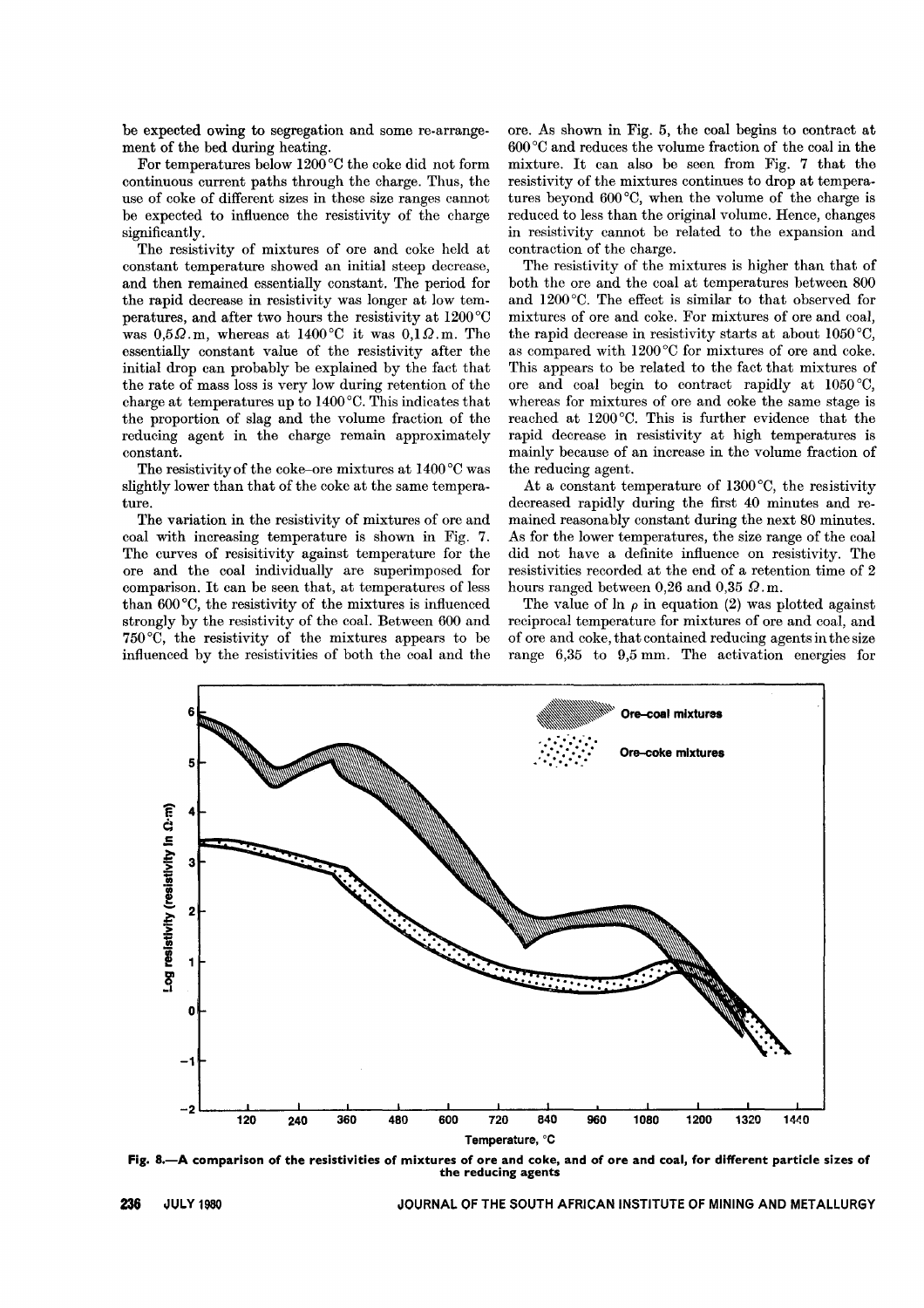conduction at temperatures greater than 1080 °C are very similar for the two types of mixture, indicating that the mechanism for conduction is the same in the two cases.

Until now it has generally been accepted<sup>2, 6, 7, 13, 21, 22</sup> that the resistivity of a bed of materials decreases as the particle size of its components increascs. This has been attributed to the fewer 'contact resistances' that result from an increase in the particle size of the materials.

Recent work done by Dijs<sup>23</sup> has shown that the resistivity of a bed of ore of fixed size, and of a reducing agent, may decrease to a minimum as the size of the reducing agent is increased, and then increase with a further increase in the size of the reducing agent. The variations in resistivity diminish rapidly as the mean size of both the reducing agent (conductor) and the ore (insulator) increases. When the mean size of the ore is 10 mm, no appreciable variations in resistivity occur when the mean size of the reducing agent is varied between 5 and 10 mm. These results were obtained at room temperature with mixtures of silica and char in the proportions 1:1 by volume, and show that, as for the SOIOE charges, the resistivity can remain reasonably constant for considerable variations in the size of the reducing agent.

The resistivities with increasing temperature of mixtures of ore and coke and of ore and coal are shown as resistivity bands in Fig. 8. It will be seen that the resistivities of the two types of mixture are markedly different at low temperatures, but are similar at about 1200 °0. This result could be expected in view of the fact that the resistivity of the two types of mixture is strongly influenced by the resistivity of the reducing agent for temperatures greater than 1200 °C, and that the resistivity of the two reducing agents is very similar at 1200°0.

The variations in resistivity have been discussed with reference to temperature, and this assumes that, at a heating rate of 350°0 an hour, the evolution of gaseous products from the ore and the coal was rapid enough to keep pace with the rising temperature. It is possible that a change in heating rate might alter the resistivity at a particular temperature. However, this would influence only the measurements taken at temperatures of 1000 °C or less.

## Summary and Conclusions

- (1) The resistivity of good conductors is  $10^{-7} \Omega$ .m or less and that of insulators is  $10^{11} \Omega$ .m or more, whereas semi-conductors have intermediate resistivities<sup>24</sup>. The materials used in this investigation had resistivities in the semi-conductor range for temperatures of up to 1400°0. The ore and the coal each showed a negative temperature coefficient of resistivity, which is typical of semiconducting materials.
- (2) The resistivity of Delmas coal decreased markedly between 400 and 900°0 owing to the evolution of volatile matter. The resistivities of coal and coke became similar at about 1300°0. This conforms to the theory12 that the resistivity of carbonaceous reducing agents is primarily a function of heat

treatment, and not of the rank and composition of the original coal.

- (3) The resistivity of Mamatwan ore decreased rapidly when it was heated above 350°C owing to the decomposition of calcite and dolomite, the reduction of the higher oxides of manganese, and improved semi-conduction.
- (4) The resistivity of mixtures of ore and coke is governed by the resistivity of the ore up to about 1200°0. At higher temperatures, the resistivity falls steeply and approaches that of coke owing to an increase in the volume fraction of coke and the formation of slag. The resistivity of mixtures was relatively insensitive to variations in the particle size of coke within the size ranges 2,83 to 6,35 mm, 6,35 to 9,5 mm, and 9,5 to 12,7 mm.
- (5) The resistivity of mixtures of ore and coal was governed by the resistivity of the coal up to about 600°0. At higher temperatures, the resistivity appeared to be influenced by the resistivities of both the ore and the coal. Similarly, the resistivity of mixtures was relatively insensitive to variations in the particle size of coal within the ranges 2,83 to 6,35 mm, 6,35 to 9,5 mm, and 9,5 to 12,7 mm.
- (6) It appears that the resistivity of mixtures of ore and coal and of ore and coke, was influenced more by variations in the packing of the bed than by differences in the particle size of the reducing agents. Mixtures of ore with coal or coke show similar behaviour with increasing temperature, although the resistivity of ore-coal mixtures is higher up to 1150 °0. Above that temperature, the resistivity of the two types of mixture is similar. From this, it appears that the resistance of industrial furnaces should remain constant irrespective of whether coal or coke is used as the reducing agent, but in practice the resistance of a furnace increases when coal is used.
- (7) The physical characteristics of Delmas coal and Iscor coke are substantially different: the coal is much weaker and has a layered structure. Under the conditions prevailing in the furnace shaft and in the active zone, the coal may break up into small particles owing to physical stresses and melting of the ash constituents. Thus, no direct comparisons can be made between the resistance of a furnace operating on coal and that of the same furnace operating on coke of the same initial size.
- (8) The extremely high resistivities of ore-coke and ore-coal at low temperatures indicate that there is unlikely to be much conduction of current in the higher regions of a furnace. Thus, the resistance of a furnace is governed mainly by the conditions at the electrode tips and in the molten regions. The conditions in the lower part of the furnace are not well known, but it is generally accepted that boiling and turbulence occur, together with a local increase in the proportion of reducing agent.
- (9) The resistivities measured in this investigation relate to those areas in the furnace where the charge is solid or partially fused. Under these conditions, the amount of slag that forms is small, its content of

# JOURNAL OF THE SOUTH AFRICAN INSTITUTE OF MINING AND METALLURGY **JULY 1980 237**